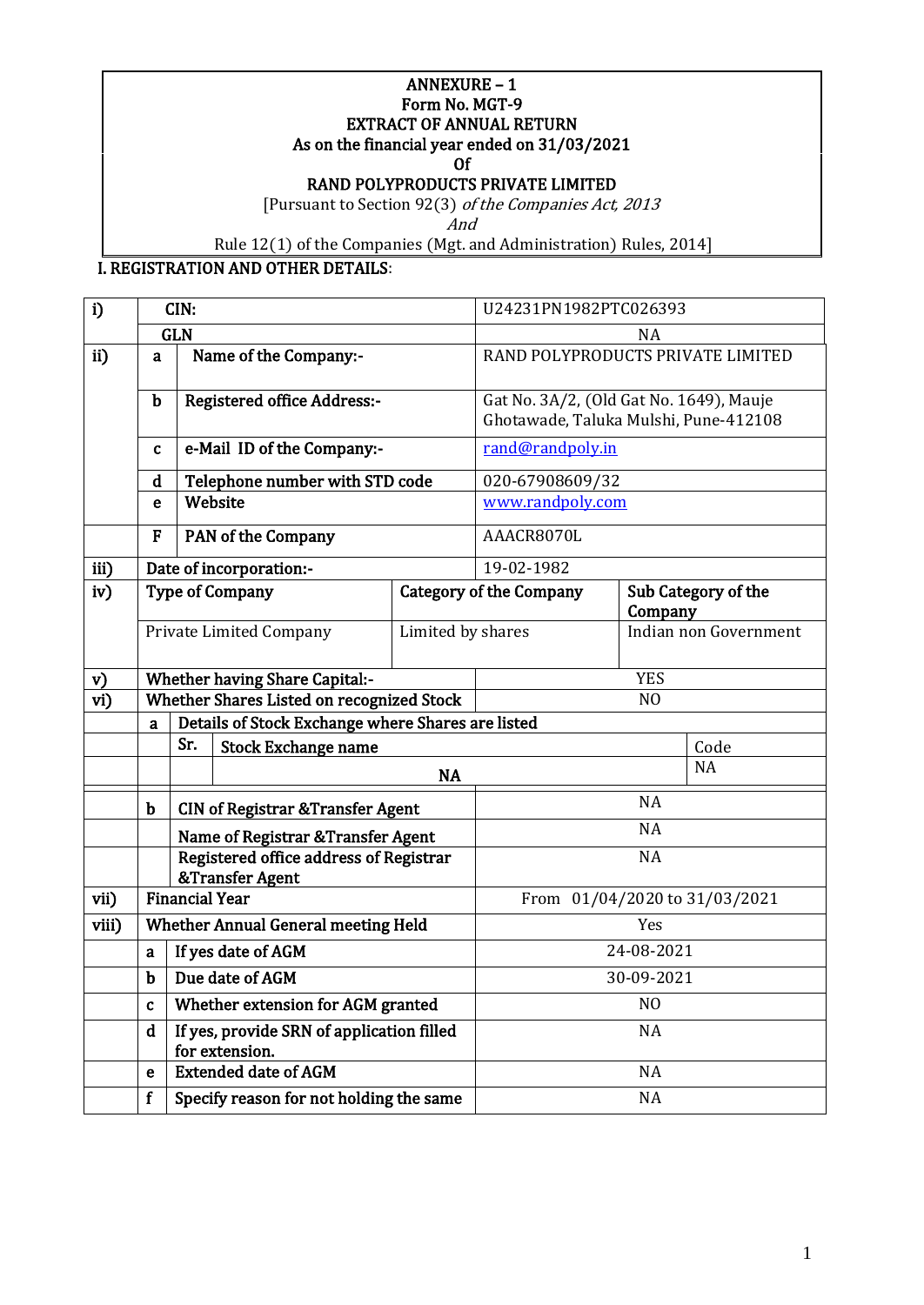#### II. PRINCIPAL BUSINESS ACTIVITIES OF THE COMPANY

#### Number of Business Activity

| SN | Main<br>Activity | Description of<br>main activity | <b>Business</b><br>Activity | Description of Business Activity                                                                     | % of total<br>turnover of the |
|----|------------------|---------------------------------|-----------------------------|------------------------------------------------------------------------------------------------------|-------------------------------|
|    |                  | Manufacturing                   | C8                          | Plastic products, non-metallic<br>mineral products, rubber<br>products, fabricated metal<br>products | 100%                          |

# III. PARTICULARS OF HOLDING, SUBSIDIARY AND ASSOCIATE COMPANIES  $\overline{0}$

No. of Companies for which information is being filled

| Sr. No. | <b>NAME AND ADDRESS OF</b><br>THE COMPANY | <b>CIN/FCRN</b> | Holding/Subsidiary,<br><b>Associate/Joint Venture</b> | % of shares held |  |  |  |
|---------|-------------------------------------------|-----------------|-------------------------------------------------------|------------------|--|--|--|
| N.A.    |                                           |                 |                                                       |                  |  |  |  |

#### IV. SHARE CAPITAL, DEBENTURES AND OTHER SECURITIES OF THE COMPANY

0

1

#### i) Share Capital

# a) Equity Share Capital

| <b>Particulars</b>                      | Face value | Authorized<br>capital | <b>Issued</b><br>Capital | Subscribed<br>Capital       | Paid up<br>Capital |
|-----------------------------------------|------------|-----------------------|--------------------------|-----------------------------|--------------------|
| Total number of Equity<br><b>Shares</b> | 100        | 12,00,000             | 8,91,760                 | 8,91,760                    | 8,91,760           |
| <b>Total amount of Equity</b>           | 100        | 12,00,00,000          | 8,91,76,000              | $8,91,76,000$   8,91,76,000 |                    |
| <b>Shares</b>                           |            |                       |                          |                             |                    |

# Number of Classes

| <b>Class of Shares</b>        | Face value   Authorized<br>capital | Issued<br>Capital | Subscribed   Paid up<br>Capital | Capital |
|-------------------------------|------------------------------------|-------------------|---------------------------------|---------|
| Total number of equity shares |                                    |                   |                                 |         |
| Nominal Value per Share       |                                    | N.A               |                                 |         |
| Total amount of equity shares |                                    |                   |                                 |         |

#### b) Preference Share Capital

| <b>Particulars</b>                | Face<br>value | Authorize<br>d capital | <b>Issued</b><br>Capital | Subscribe<br>d Capital | Paid up<br>Capital |
|-----------------------------------|---------------|------------------------|--------------------------|------------------------|--------------------|
| Total number of Preference shares |               |                        |                          |                        |                    |
| Total amount of Preference shares |               |                        |                          |                        |                    |

# Number of Classes

| <b>Class of Shares</b>            | Face<br>value | Authorized<br>capital | <b>Issued</b><br>Capital | Subscribed   Paid up<br>Capital | Capital |
|-----------------------------------|---------------|-----------------------|--------------------------|---------------------------------|---------|
| Total Number Of Optionally        |               |                       |                          |                                 |         |
| Convertible Preference Shares     |               |                       |                          |                                 |         |
| Total amount of Preference shares |               |                       |                          |                                 |         |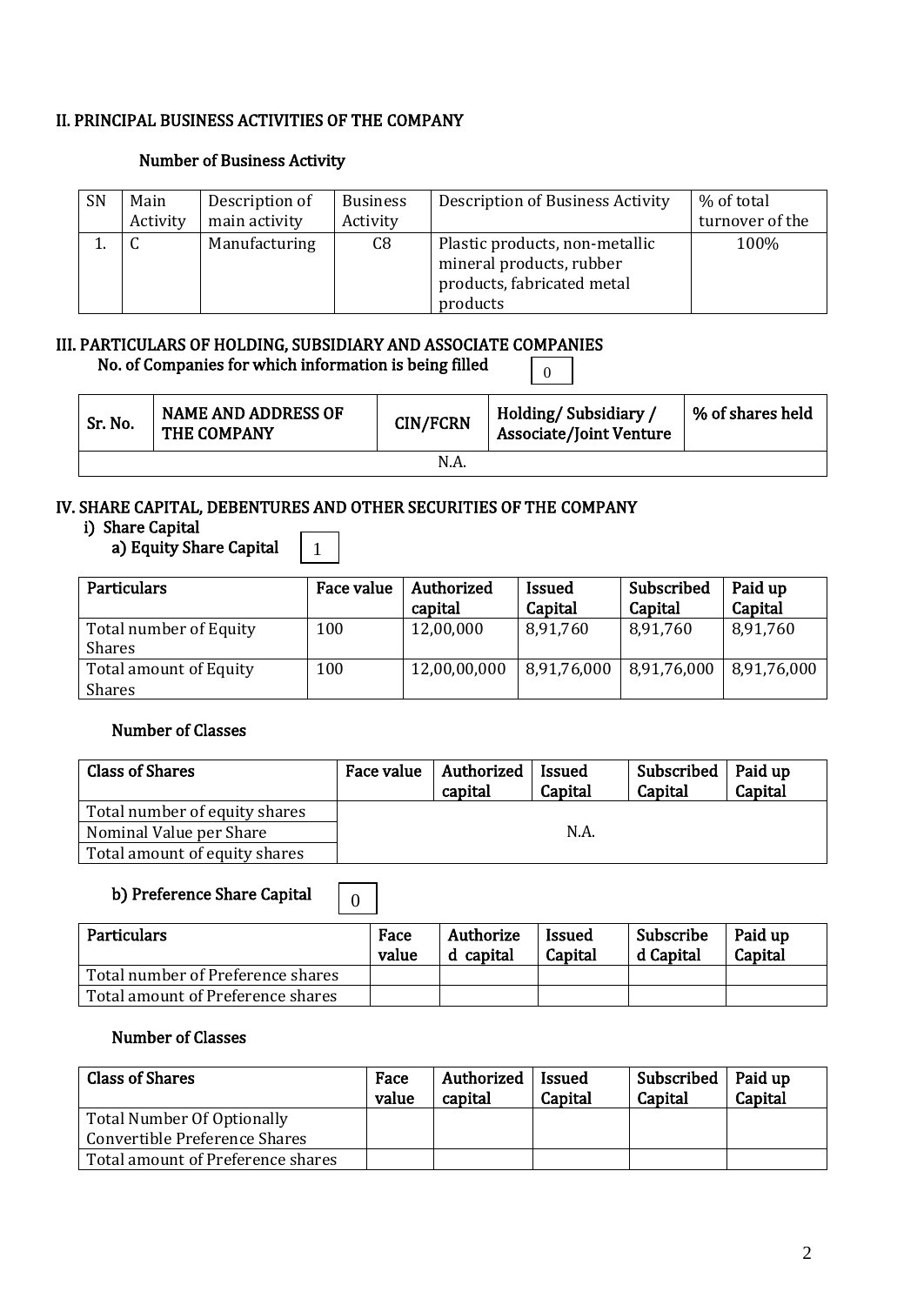# b) Unclassified Share Capital-

| Particulars                         | <b>Authorized Capital</b> |
|-------------------------------------|---------------------------|
| Total Amount of unclassified shares | -                         |

C) Break-up of Paid up Share Capital:-

| <b>Class of Shares</b>                           | No. of<br>shares | <b>Total</b><br><b>Nominal</b> | <b>Total Paid-</b><br>up Amount | <b>Total</b><br>Premium  |
|--------------------------------------------------|------------------|--------------------------------|---------------------------------|--------------------------|
| <b>Equity Share:-</b>                            |                  |                                |                                 |                          |
| At the beginning of the year                     | 8,91,760         | 8,91,76,000                    | 8,91,76,000                     |                          |
| 1. Increase during the year                      |                  |                                |                                 |                          |
| i. Public Issue                                  |                  |                                |                                 |                          |
| ii. Right Issue                                  |                  |                                |                                 |                          |
| iii. Bonus Issue                                 |                  |                                |                                 |                          |
| iv. Private placement/ Preferential<br>Allotment |                  |                                |                                 |                          |
| v. ESOP's                                        |                  |                                |                                 |                          |
| vi. Sweat Equity Shares Allotted                 |                  |                                |                                 |                          |
| vii. Conversion of Preference Shares             |                  |                                |                                 |                          |
| viii. Conversion of Debentures                   |                  |                                |                                 |                          |
| ix. GDRs/ADRs                                    |                  |                                |                                 |                          |
| x. Others Specify                                |                  |                                |                                 |                          |
| 2. Decrease during the year                      |                  |                                |                                 |                          |
| i. Buy-back                                      |                  |                                |                                 |                          |
| ii. Forfeiture                                   |                  |                                |                                 |                          |
| iv. Reduction                                    |                  |                                |                                 |                          |
| v. Others, please specify                        |                  |                                |                                 |                          |
| At the end of the year                           | 8,91,760         | 8,91,76,000                    | 8,91,76,000                     |                          |
|                                                  |                  |                                |                                 |                          |
| Preference Shares:-                              |                  |                                |                                 |                          |
| At the beginning of the year                     |                  |                                |                                 |                          |
| 1. Increase during the year                      |                  |                                |                                 |                          |
| i. Issue of Shares                               |                  |                                |                                 |                          |
| ii. Reissue of forfeited shares                  |                  |                                | -                               |                          |
| iii. Others specify.                             |                  |                                |                                 |                          |
| 2. Decrease during the year                      |                  |                                |                                 |                          |
| i. Redemption of Shares                          |                  |                                |                                 |                          |
| ii. Shares forfeited                             |                  |                                | $\overline{\phantom{0}}$        | $\overline{\phantom{a}}$ |
| iii. reduction of Share Capital                  |                  |                                |                                 |                          |
| iv. Others specify.                              |                  |                                |                                 |                          |
| At the end of the year                           |                  |                                |                                 |                          |

# (ii) Details of stock split / consolidation during the year (for each class of shares):-

| Class of shares     |               | U   | (ii) | (iii) |  |  |
|---------------------|---------------|-----|------|-------|--|--|
| Before              | No. of Shares |     |      |       |  |  |
| Split/Consolidation | Face value of | NIL |      |       |  |  |
|                     | shares        |     |      |       |  |  |
| After Split         | No. of Shares |     |      |       |  |  |
| /Consolidation      | Face value of |     |      |       |  |  |
|                     | shares        |     |      |       |  |  |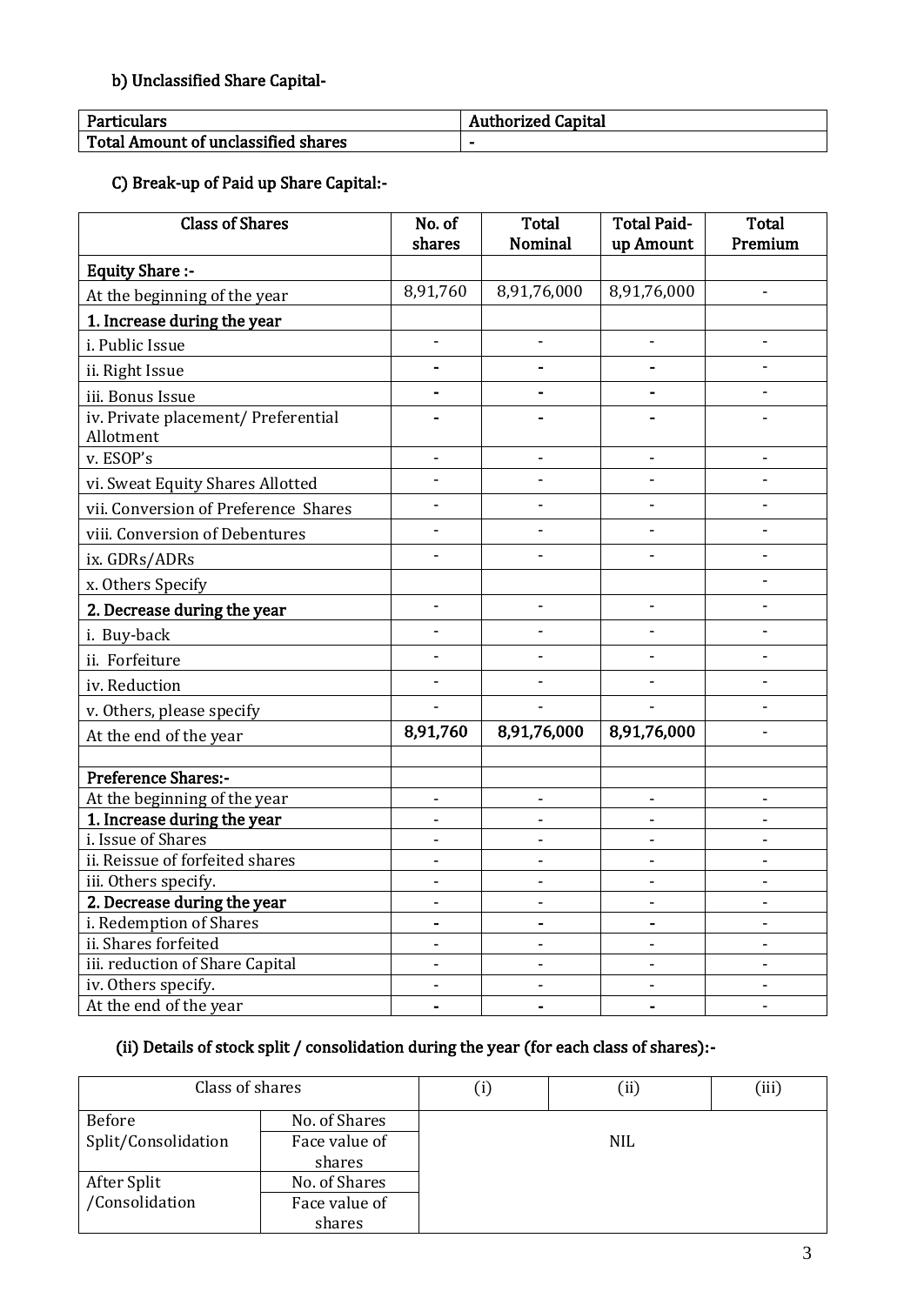#### iii) Details of Shares/Debentures transfer since closure date of last financial year (or in the case of first return at any time since the incorporation of the company)



#### iv. Indebtedness Including Debentures as at the end of the Financial year -

| Particulars'                              | Number of unit | Nominal value per<br>Unit | Total<br>Value(Rupees in<br>Lacs) |
|-------------------------------------------|----------------|---------------------------|-----------------------------------|
| Non convertible debentures                |                |                           |                                   |
| Partly convertible debentures             |                |                           |                                   |
| Fully convertible debentures              |                |                           |                                   |
| Secured Loans excluding Deposits          | N.A.           | N.A.                      | 1,25,71,841.00                    |
| <b>Unsecured Loans excluding Deposits</b> | N.A.           | N.A.                      | 2,40,00,000.00                    |
| Deposits                                  | N.A.           | N.A.                      | N.A.                              |
| Total                                     |                |                           | 3,65,71,841.00                    |

# Details of Debentures:-

| <b>Particulars</b>            | Outstanding<br>At the beginning<br>of year | Increase<br>during the<br>vear | Decrease<br>during the<br>vear | Outstanding<br>At the end of<br>vear |
|-------------------------------|--------------------------------------------|--------------------------------|--------------------------------|--------------------------------------|
| Non convertible debentures    | <b>NIL</b>                                 | <b>NIL</b>                     | <b>NIL</b>                     | <b>NIL</b>                           |
| Partly convertible debentures | <b>NIL</b>                                 | <b>NIL</b>                     | <b>NIL</b>                     | <b>NIL</b>                           |
| Fully convertible debentures  | <b>NIL</b>                                 | <b>NIL</b>                     | <b>NIL</b>                     | <b>NIL</b>                           |

| v. Securities (other than Shares & Debentures). |    |                                    |  |                                         |                           |  |                                               |       |  |
|-------------------------------------------------|----|------------------------------------|--|-----------------------------------------|---------------------------|--|-----------------------------------------------|-------|--|
| <b>Type</b><br><b>Securities</b>                | οf | <b>Number</b><br><b>Securities</b> |  | of   Nominal<br>Value of each  <br>Unit | Total<br>Nominal<br>Value |  | Paid up Value   Total Paid up<br>of each Unit | Value |  |
| <b>Total</b>                                    |    |                                    |  |                                         | NIL                       |  |                                               |       |  |

V. \*Turnover and net worth of the company (as defined in the Companies Act, 2013)

(i) Total Turnover

Rs. 51,10,33,029.20/-

(ii) Net worth of the Company

Rs. 14,89,14,991.27/-

#### VI. (a) \*SHARE HOLDING PATTERN- Promoters

| S.  | Category                     | <b>Equity Shares</b>          |            | <b>Preference Shares</b>             |            |  |
|-----|------------------------------|-------------------------------|------------|--------------------------------------|------------|--|
| No. |                              | <b>Number</b><br>of<br>shares | Percentage | <b>Number</b><br>of<br><b>Shares</b> | Percentage |  |
| 1.  | Individual/HUF               |                               |            | $\blacksquare$                       |            |  |
|     | Indian                       | 8,91,720                      | 99.99%     | ۰                                    | -          |  |
|     | (ii) Non-resident<br>Indian  |                               |            | ۰                                    |            |  |
|     | (NRI)                        |                               |            |                                      |            |  |
|     | (iii)<br>national<br>Foreign |                               |            | $\blacksquare$                       |            |  |
|     | (other than NRI)             |                               |            |                                      |            |  |
| 2.  | Government                   |                               |            | ۰                                    |            |  |
|     | <b>Central Government</b>    |                               |            |                                      |            |  |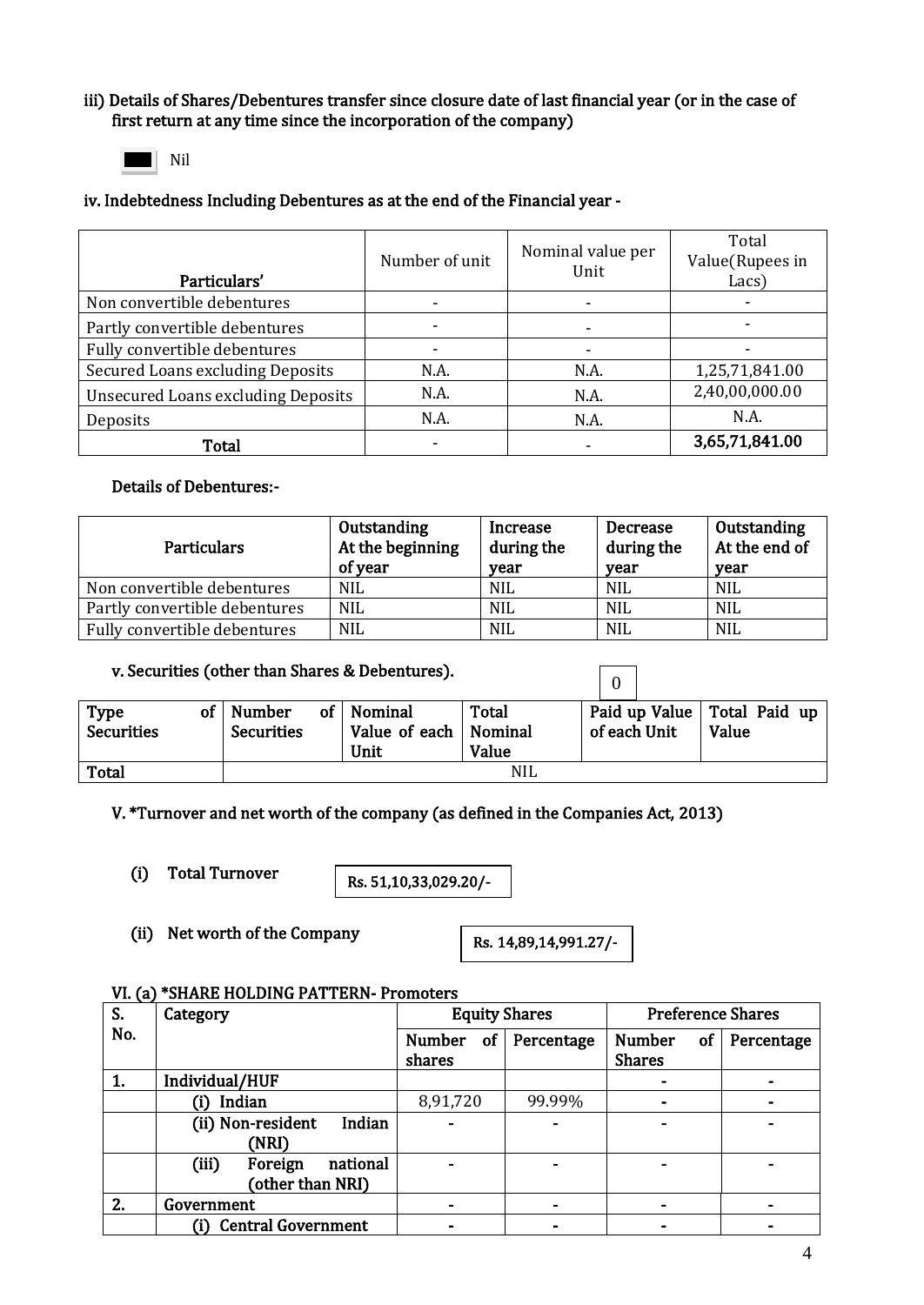|     |                                | (ii) State Government         |      |          |       |  |
|-----|--------------------------------|-------------------------------|------|----------|-------|--|
|     | (iii)                          | Government                    |      |          |       |  |
|     |                                | Companies                     |      |          |       |  |
| 3.  |                                | <b>Insurance Companies</b>    |      |          |       |  |
| 4.  | <b>Banks</b>                   |                               |      |          |       |  |
| 5.  |                                | <b>Financial institutions</b> |      |          |       |  |
| 6.  | Foreign institutions investors |                               |      |          |       |  |
| 7.  | <b>Mutual Funds</b>            |                               |      |          |       |  |
| 8.  | <b>Venture Capital</b>         |                               |      |          |       |  |
| 9.  | <b>Body</b>                    | corporate                     | (not |          |       |  |
|     |                                | mentioned above)              |      |          |       |  |
| 10. | <b>Others</b>                  | <b>RELATIVES</b> and          |      | 40       | 0.01% |  |
|     |                                | <b>FRIENDS</b>                |      |          |       |  |
|     |                                |                               |      |          |       |  |
|     | <b>Total</b>                   |                               |      | 8,91,760 | 100%  |  |

#### Total number of shareholders

# 28

# (b) \*SHARE HOLDING PATTERN – Public

| Š,  | Category                                    |                         | Indian |            | Foreign                              |            |
|-----|---------------------------------------------|-------------------------|--------|------------|--------------------------------------|------------|
| No. |                                             | <b>Number</b><br>shares | of     | Percentage | <b>Number</b><br>of<br><b>Shares</b> | Percentage |
| 1.  | Individual/HUF                              |                         |        |            |                                      |            |
|     | (iv)Indian                                  |                         |        |            |                                      |            |
|     | (v) Non-resident<br>Indian<br>(NRI)         |                         |        |            |                                      |            |
|     | national<br>(vi)Foreign<br>(other than NRI) |                         |        |            |                                      |            |
| 2.  | Government                                  |                         |        |            |                                      |            |
|     | (iv)Central Government                      |                         |        |            |                                      |            |
|     | (v) State Government                        |                         |        |            |                                      |            |
|     | (vi) Government                             |                         |        |            |                                      |            |
|     | Companies                                   |                         |        |            |                                      |            |
| 3.  | <b>Insurance Companies</b>                  |                         |        |            |                                      |            |
| 4.  | <b>Banks</b>                                |                         |        |            |                                      |            |
| 5.  | <b>Financial institutions</b>               |                         |        |            |                                      |            |
| 6.  | Foreign institutions investors              |                         |        |            |                                      |            |
| 7.  | <b>Mutual Funds</b>                         |                         |        |            |                                      |            |
| 8.  | <b>Venture Capital</b>                      |                         |        |            |                                      |            |
| 9.  | <b>Body</b><br>corporate<br>(not            |                         |        |            |                                      |            |
|     | mentioned above)                            |                         |        |            |                                      |            |
| 10. | <b>Others</b>                               |                         |        |            |                                      |            |
|     | <b>Total</b>                                |                         |        |            |                                      |            |

|  |  | Total number of shareholders |  |
|--|--|------------------------------|--|
|--|--|------------------------------|--|

Total Number of Shareholders (Promoters+Public) 4

# (c) \*Details of Foreign institutional investors (FIIs) holding shares of the company

| Name of the Address<br><b>FII</b> |  | Date<br>Incorporation   Incorporation   shares held |  | of $\vert$ Country |  | of   Number | of <sup>1</sup> | %of<br>held | shares |
|-----------------------------------|--|-----------------------------------------------------|--|--------------------|--|-------------|-----------------|-------------|--------|
| <b>NIL</b>                        |  |                                                     |  |                    |  |             |                 |             |        |

28

# VII. \*NUMBER OF PROMOTERS, MEMBERS, DEBENTURE HOLDERS

0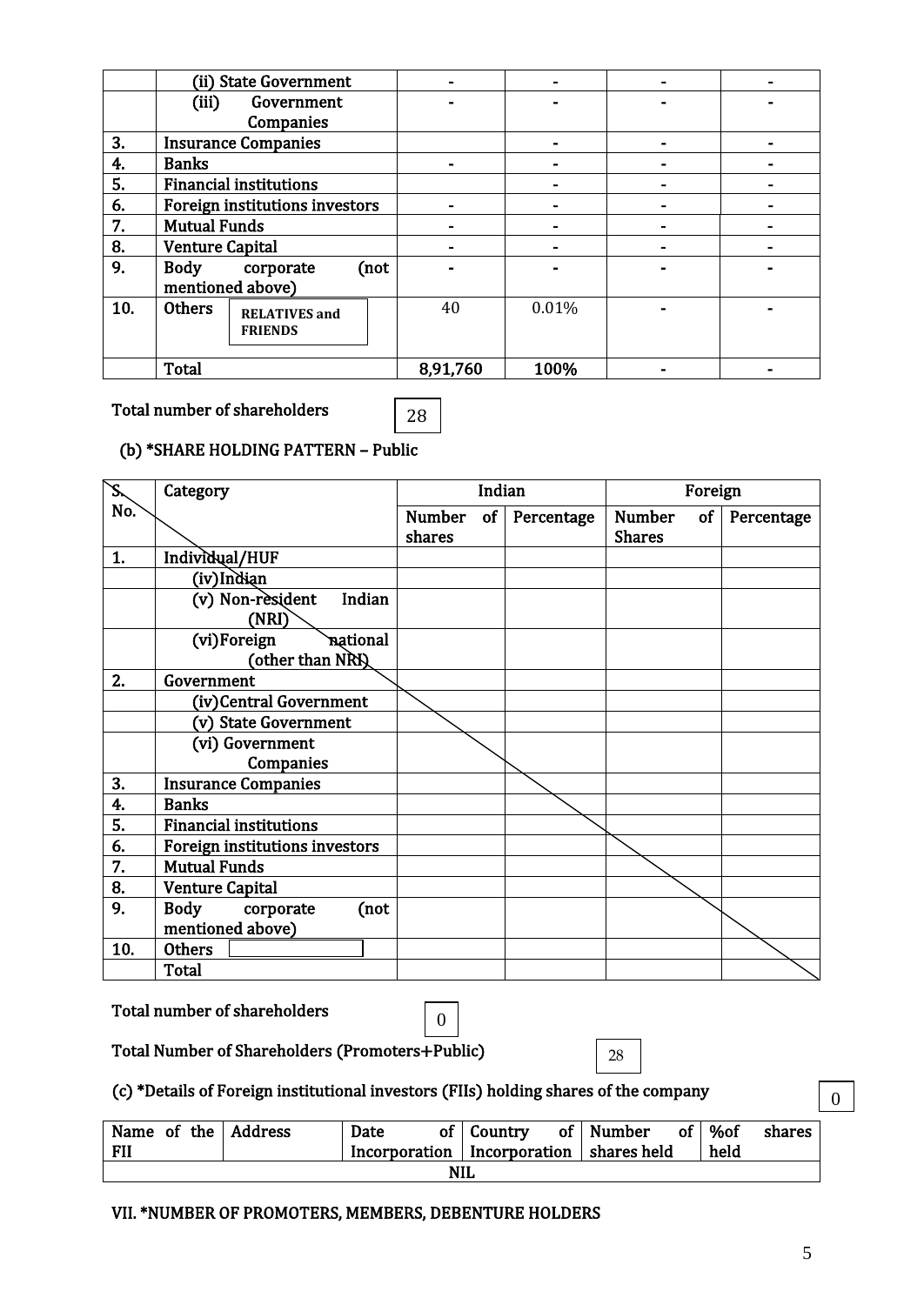| <b>Details</b>  | As at beginning |          | Addition during $\vert$ Cessation during $\vert$ As at end of the |      |
|-----------------|-----------------|----------|-------------------------------------------------------------------|------|
|                 | of the year     | the year | the year                                                          | year |
| Promoter        |                 |          |                                                                   |      |
| Members (other  | -20             |          | U                                                                 | 20   |
| than promoters) |                 |          |                                                                   |      |
| Debenture       | Nil             | Nil      | Nil                                                               | Nil  |
| holders         |                 |          |                                                                   |      |

#### VIII. DETAILS OF DIRECTORS AND KEY MANAGERIAL PERSONNEL (A) Composition of Board of Directors

| Category               | Number of directors at |                          | Number of directors |                          | Percentage of shares    |                          |  |
|------------------------|------------------------|--------------------------|---------------------|--------------------------|-------------------------|--------------------------|--|
|                        | the beginning of the   |                          | at the end          | of the                   | held by directors as at |                          |  |
|                        | vear                   |                          | year                |                          | the end of year         |                          |  |
|                        | Executive              | Non-                     | Executive           | Non-                     | Executive               | Non-                     |  |
|                        |                        | executive                |                     | executiv                 |                         | executive                |  |
|                        |                        |                          |                     | e                        |                         |                          |  |
| Promoter<br>А.         | 4                      | $\boldsymbol{0}$         | 4                   | $\boldsymbol{0}$         | 63.22%                  | $\blacksquare$           |  |
| <b>B.</b><br>Non-      |                        |                          |                     |                          |                         | ۰                        |  |
| promoter               |                        |                          |                     |                          |                         |                          |  |
| $(i)$ Non-             |                        | $\overline{\phantom{a}}$ |                     | $\overline{\phantom{a}}$ | $\blacksquare$          | $\overline{\phantom{a}}$ |  |
| independ               |                        |                          |                     |                          |                         |                          |  |
| ent                    |                        |                          |                     |                          |                         |                          |  |
| (ii) Independent       | ä,                     | $\blacksquare$           | $\blacksquare$      | $\blacksquare$           | $\blacksquare$          | $\overline{\phantom{a}}$ |  |
| Nominee<br>$C_{\cdot}$ |                        |                          |                     |                          |                         |                          |  |
| <b>Director</b>        |                        |                          |                     |                          |                         |                          |  |
| representing           |                        |                          |                     |                          |                         |                          |  |
| (i) Banks & FIs        | $\blacksquare$         | $\blacksquare$           | $\blacksquare$      | $\overline{\phantom{a}}$ | $\blacksquare$          | $\overline{\phantom{a}}$ |  |
| (ii)Investing          |                        | $\blacksquare$           |                     | ٠                        | $\blacksquare$          | $\overline{\phantom{a}}$ |  |
| institutions           |                        |                          |                     |                          |                         |                          |  |
| (iii)<br>Governm       | à,                     | $\overline{\phantom{a}}$ |                     | $\overline{\phantom{a}}$ | $\blacksquare$          | $\overline{\phantom{a}}$ |  |
| ent                    |                        |                          |                     |                          |                         |                          |  |
| share<br>(iv)Small     |                        | $\blacksquare$           |                     | $\overline{\phantom{a}}$ | ۰                       | ٠                        |  |
| holders                |                        |                          |                     |                          |                         |                          |  |
| Others<br>(v)          | Ē.                     | $\blacksquare$           |                     | $\blacksquare$           |                         |                          |  |
| Total                  | 4                      | 0                        | 4                   | $\bf{0}$                 | 63.22%                  | $\bf{0}$                 |  |

# (B) (i) \*Details of directors and Key managerial personnel as on the closure of financial year

04

| Name                             | DIN/PAN    | Designation           | of<br><b>Number</b><br>shares<br>equity<br>held | <sub>of</sub><br>Date<br>cessation<br>(after closure<br>financial<br>οf<br>year : if any) |
|----------------------------------|------------|-----------------------|-------------------------------------------------|-------------------------------------------------------------------------------------------|
| Dr. Rajeev Narayan<br>pngare     | 00605229   | Managing<br>Director  | 2,43,345                                        |                                                                                           |
| Dr. Vikas Madhusudan<br>Nadkarni | 00113463   | Director              | 1,85,703                                        |                                                                                           |
| Dr. Suvid Vikas Nadkarni         | 08132907   | Executive<br>Director | 1,15,242                                        |                                                                                           |
| Mr. Nandan Rajiv Dongre          | 08132914   | Executive<br>Director | 19,650                                          |                                                                                           |
| CS Deepak Govind Mogal           | AAVPM4586A | Company<br>Secretary  | NIL                                             | 01-02-2021                                                                                |
| <b>TOTAL</b>                     |            |                       | 5,63,940                                        |                                                                                           |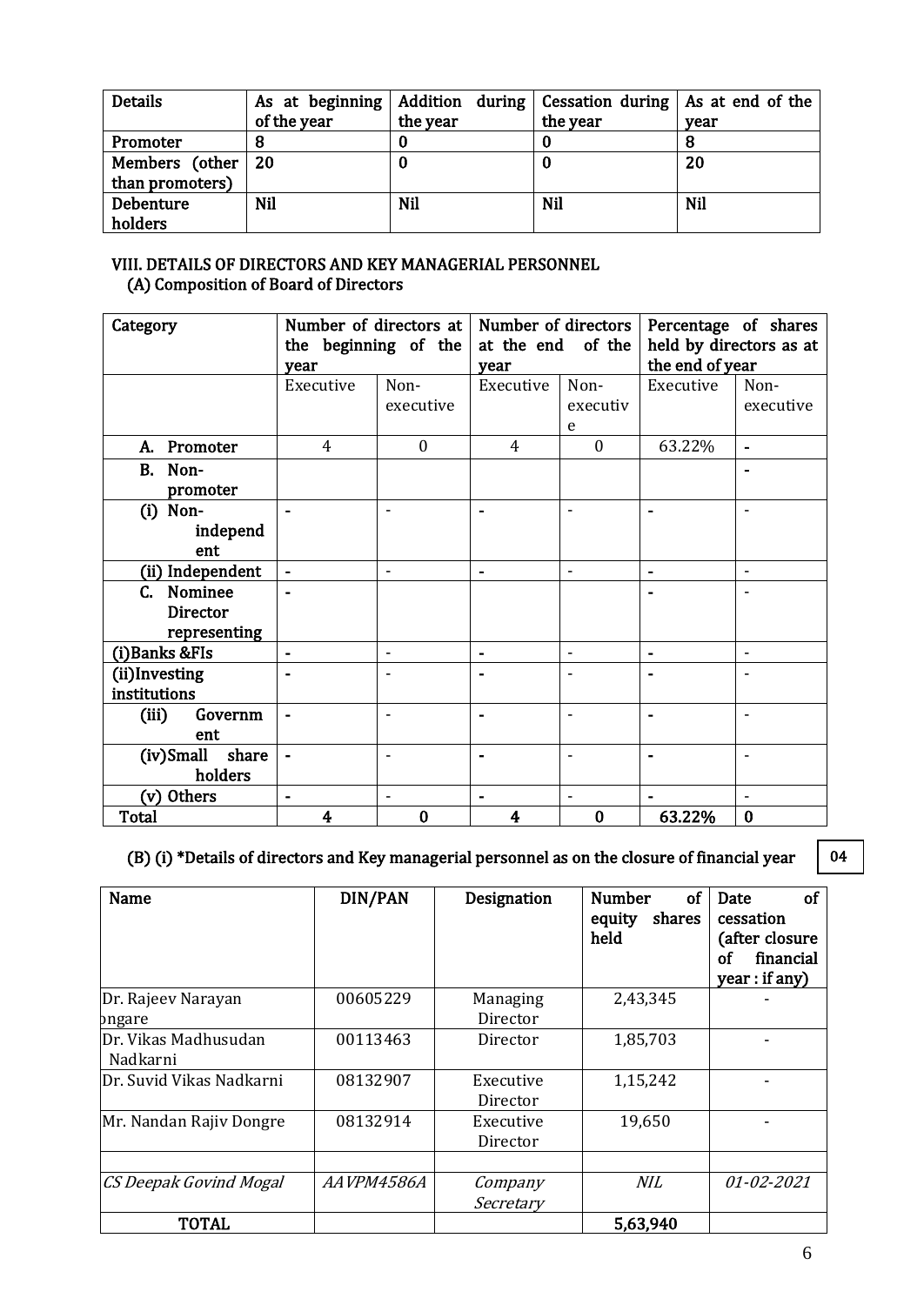# (iii) Particulars of change in director(s) and key managerial personnel during the year

| Name      |        | DIN/PAN             | Designation at | οf<br>Date   | Nature of change |
|-----------|--------|---------------------|----------------|--------------|------------------|
|           |        |                     | the beginning  | appointment  | (Appointment/    |
|           |        |                     | during<br>the  | change<br>٠m | change<br>٠m     |
|           |        |                     | financial year | designation  | designation/     |
|           |        |                     |                | cessation    | Cessation)       |
| <b>CS</b> | Deepak | Govind   AAVPM4586A | Company        | 01-02-2021   | Cessation        |
| Mogal     |        |                     | Secretary      |              |                  |

#### IX. MEETING OF MEMBERS/CLASS OF MEMBERS /BOARDS/ COMMITTEES OF THE BOARD OF DIRECTORS

#### A. MEMBERS/CLASS /REQUISIONED /CLB/NCLT/COURT CONVENED MEETINGS Number of meetings held **01**

04

0

| Type       | of   Date      | of Total number of Attendance                  |                        |                                             |       |
|------------|----------------|------------------------------------------------|------------------------|---------------------------------------------|-------|
| meeting    | meeting        | Members entitled   Number<br>to attend meeting | Ωf<br>members attended | $\mathcal{O}'$<br><b>of</b><br>shareholding | total |
|            |                |                                                |                        |                                             |       |
| <b>AGM</b> | $24 - 11 - 20$ | 28                                             | 04                     | 14.28%                                      |       |

#### B.BOARD MEETINGS

\*Number of meetings held

| S. No. | Date of meeting | Total<br>number of Attendance          |                                        |                |  |  |
|--------|-----------------|----------------------------------------|----------------------------------------|----------------|--|--|
|        |                 | Directors as on the<br>date of meeting | <b>Number of Directors</b><br>attended | %of attendance |  |  |
|        | 08-06-2020      |                                        |                                        | 100%           |  |  |
|        | 08-09-2020      |                                        |                                        | 100%           |  |  |
|        | 29-10-2020      |                                        |                                        | 100%           |  |  |
|        | 10-02-2021      |                                        |                                        | 100%           |  |  |

# C.COMMITTEE MEETINGS

Number of meetings held

| S. No.     | <b>COMMITTEE</b><br><b>MEETINGS</b> | Date    |  | of Total Number of Attendance                 |                                         |                                                 |  |  |  |
|------------|-------------------------------------|---------|--|-----------------------------------------------|-----------------------------------------|-------------------------------------------------|--|--|--|
|            |                                     | meeting |  | Members as on<br>of<br>date<br>the<br>meeting | <b>Number</b><br>of<br>members attended | <b>of</b><br>%<br>total<br>$\vert$ shareholding |  |  |  |
| <b>NIL</b> |                                     |         |  |                                               |                                         |                                                 |  |  |  |

# D.ATTENDENCE OF DIRECTORS

|             |                    |                        | <b>Board meetings</b> |         | <b>Committee Meeting</b>   | Whether          |                |                 |
|-------------|--------------------|------------------------|-----------------------|---------|----------------------------|------------------|----------------|-----------------|
| S           | Name of Director   | <b>No</b><br><b>of</b> | No.<br>οf             | of<br>% | <sub>of</sub><br><b>No</b> | <b>of</b><br>No. | <b>of</b><br>% | <b>Attended</b> |
| r.          |                    | meeting                | meetings              | Atten   | meetings                   | meetings         | Attend         | AGM held        |
| N           |                    | s                      | attended              | dance   | entitled                   | attended         | ance           | on 24-11-       |
| $\mathbf 0$ |                    | entitled               |                       |         |                            |                  |                | 20              |
|             | 1. Dr. Vikas M.    | 4                      | 4                     | 100%    | ٠                          |                  | ٠              | Yes             |
|             | Nadkarni           |                        |                       |         |                            |                  |                |                 |
|             | 2. $Dr. Rajeev N.$ | 4                      | 4                     | 100%    | ٠                          |                  |                | Yes             |
|             | pnagre             |                        |                       |         |                            |                  |                |                 |
| 3.          | Dr. Suvid V.       | 4                      | 4                     | 100%    | $\blacksquare$             |                  | ۰              | Yes             |
|             | adkarni            |                        |                       |         |                            |                  |                |                 |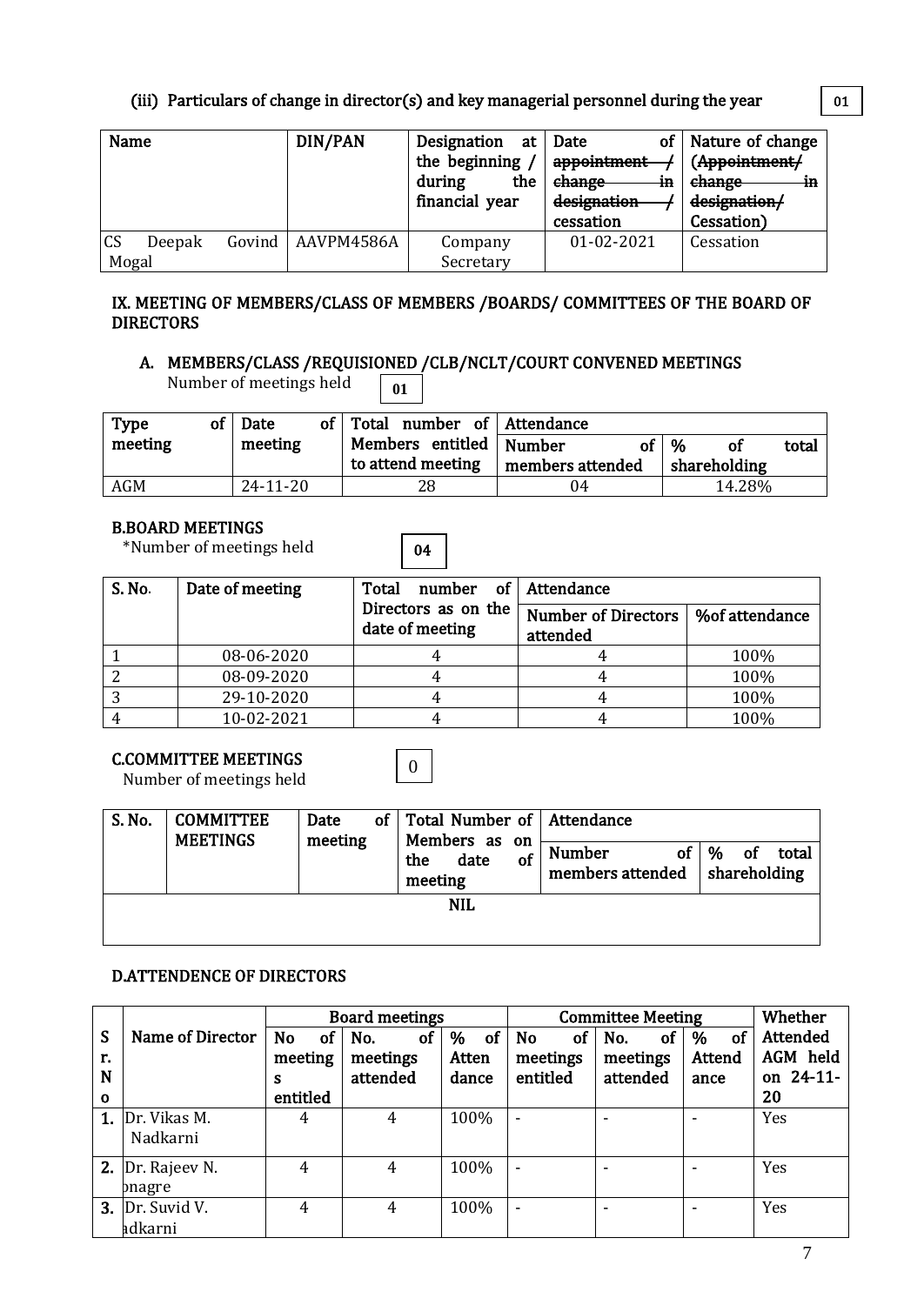| л.<br> | ⊣M∗<br>N۵<br>$\sim$<br>. . | <b>LL</b> | $\sim$ $\sim$ $\sim$<br>100% |  | ΥΑς<br>1 C J |
|--------|----------------------------|-----------|------------------------------|--|--------------|
|        | norr                       |           |                              |  |              |

#### X. REMUNARATION OF DIRECTORS AND KEY MANAGERIAL PERSONAL.

Number of Managing Director/Whole time Director and/or manager whose remuneration details to be entered. 1

| Sr. | Name                    | Designation | <b>Gross Salary</b> | Commissi<br>on | <b>Stock</b><br>option<br>Sweat<br>Equity | <b>Others</b><br>(Sitting<br>fee) | Total<br>Amount |
|-----|-------------------------|-------------|---------------------|----------------|-------------------------------------------|-----------------------------------|-----------------|
|     | Rajiv<br>Dr.<br>Dongare | MD          | 1,17,52,000         |                | U                                         |                                   | 1,17,52,000     |

#### Number of CEO, CFO and Company Secretary, whose remuneration details to be entered. NIL

 Sr. No. Name Designation Gross Salary Commissio n Stock option / Sweat Equity **Others** (Sitting fee) Total Amount 1. Dr. Vikas Nadkarni Director | 1,05,16,000 | 0 | 0 | 12,000 1,05,28,000 2. Dr. Suvid Nadkarni Executive Director 81,80,000 0 0 0 12,000 81,92,000 3. Mr. Nandan Dongre Executive Director  $81,80,000$  0 0 12,000 81,92,000 TOTAL | 2,68,76,000 | 0 | 0 | 60,000 | 2,69,12,000

#### Number of other directors whose remuneration details to be entered.

#### XI. MATTERS RELATED TO CERTIFICATION OF COMPLIENCE AND DISCLOSURE A. CERTIFICATION OF COMPLIENCES :-

# Whether Company has made Compliance and Disclosures during the year  $\sqrt{\phantom{a}}$  es  $\sqrt{\phantom{a}}$



3

QUALIFICATION1: As per Section 92 (3) of the Companies Act, 2013, the Company has not placed the copy of annual return on the website.

DIRECTORS REPLY: Due to oversight, the Company could not place the copy of annual return on its website. However, the Company will take due care from the next year onwards.

QUALIFICATION2: As per Rule 18 (3) (ix) of the Companies (Management and Administration Rules), 2014, the Company has not published the copy of notice of the Annual General Meeting on its website.

DIRECTORS REPLY: Due to oversight, the Company could not place the copy of Notice of the Annual General Meeting on its website. However, the Company will take due care from the next year onwards.